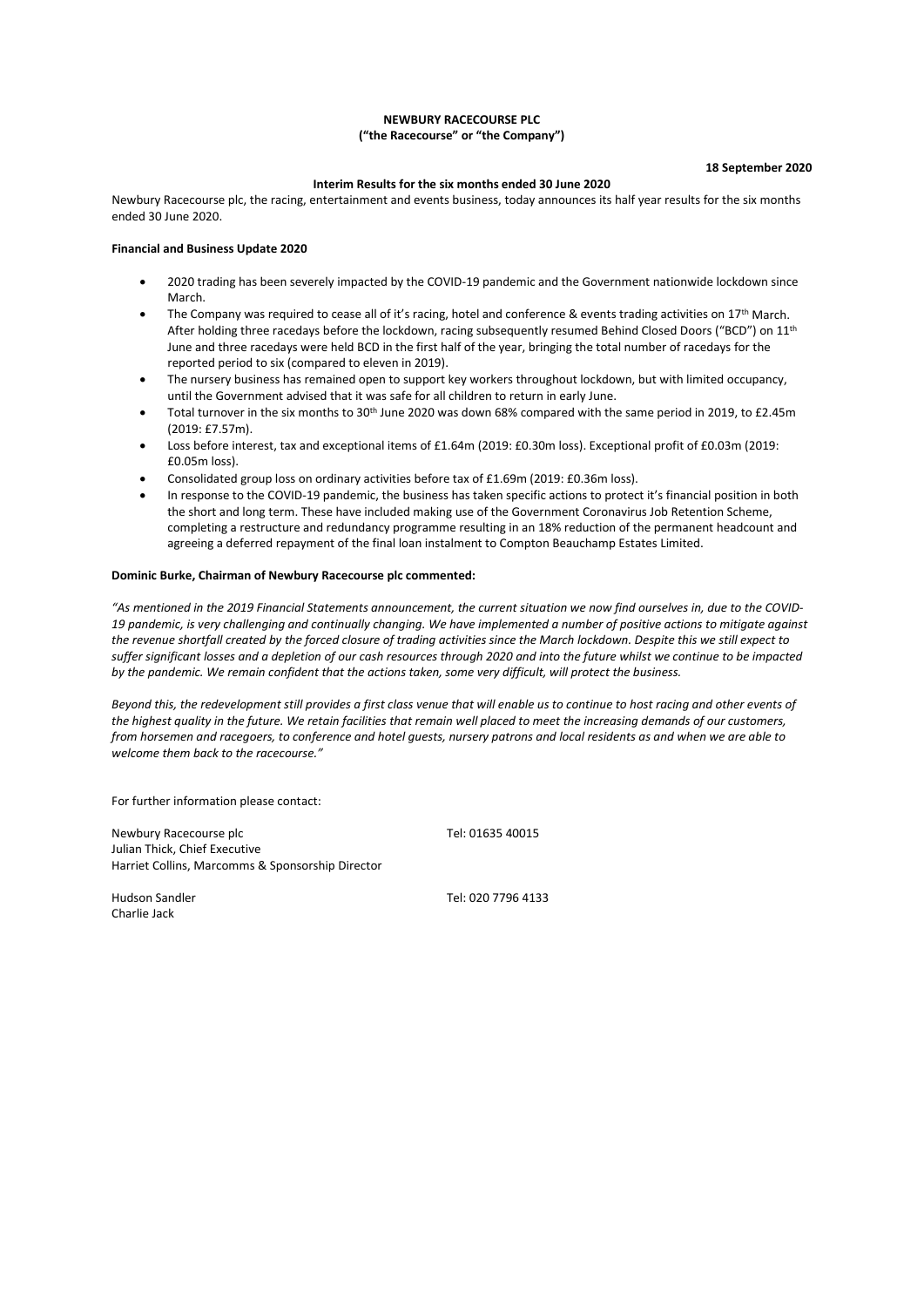## **CHAIRMAN'S STATEMENT**

#### **2020 Trading**

Following the suspension of horse racing in Britain on 17th March, and the subsequent Government 'lockdown', the Company was forced to cease all of its trading activities encompassing our racing, hotel and conference events, whilst the children's nursery was only able to remain open for a very small number of children of key workers. The consequence of these actions has had a material negative impact on our trading and financial performance since that date.

Throughout the shutdown period the Newbury team continued to work closely with all relevant parties and were ready to resume racing Behind Closed Doors ("BCD") on 11th June. To date we have now hosted 8 BCD racedays and have been pleased to see many betting shops reopen allowing much needed Licenced Betting Office and Media Rights revenue to resume.

The Rocking Horse Nursery reopened to a reduced number of children on 1st June and has latterly returned to more normal operating levels achieving 75% occupancy by the end of August. However, our other two businesses, The Lodge Hotel and our Conference and Events business remain closed and based on the current demand projections we are not expecting either of these to be able to generate positive cashflows until 2021, at the earliest.

We are proud to be have played our part in helping the local West Berkshire community at this difficult time, through our involvement supporting Age Concern with Meals on Wheels, preparing and delivering hot food for elderly people during the coronavirus crisis and also the NHS who we allowed to use, free of charge, our facilities as a local testing centre.

As a consequence of the above, in the first six months of 2020, total turnover has decreased by 68%, compared to the same period in 2019, to £2.45m (2019: £7.57m). Overall operating losses to 30<sup>th</sup> June were £1.64m (2019: £0.30m loss). Losses after tax for the period were £1.68m (2019: £0.22m loss).

The results reported were mitigated by a number of actions taken to reduce costs. In addition to carefully controlling discretionary spend and managing establishment overheads, staff costs were also reduced substantially. This was achieved through making use of the Government Coronavirus Job Retention Scheme, voluntary salary sacrifices by senior management and employees as well as the Non-Executive Directors waiving their remuneration.

During July the Company also took the difficult decision to enter into a redundancy programme to reduce the headcount by 19 employees (18% of the permanent headcount) in order to reduce further anticipated losses due to the on-going pandemic.

#### **Financing and Liquidity**

During the first half we fully drew down the revolving credit facility provided by National Westminster Bank plc in anticipation of our cash reserves being depleted during a period of reduced income. Whilst it has not been necessary to extend these bank facilities, we have agreed with the bank to remove the existing covenants and replace them with a single measure, based on minimum liquidity levels, tested through to April 2022, by which time we expect to receive £10.9m (being the final amount in relation to the residential development at the racecourse) from David Wilson Homes, a wholly owned subsidiary of Barratt Developments plc.

We have also secured an extension for the final repayment of the loan to Compton Beauchamp Estates Limited from November 2020 to April 2022, which coincides with the date when we expect the final payment from David Wilson Homes.

#### **Outlook**

Due to the uncertainty facing our trading activities, the outlook is very challenging and unpredictable. Whilst the Rocking Horse Nursery now looks set to return to pre-Covid levels by the end of the year, all other trading activities continue to be impacted by the pandemic.

Racing BCD enables us to generate some revenues, but the company needs spectators and hospitality to generate profits. The recent Government announcement on 9<sup>th</sup> September curtailing pilot events with spectators brings into question the previously anticipated return of crowds from 1st October 1st and casts further uncertainty on our financial performance from racing activities.

As a result of these uncertainties, as previously stated, it will be some time until we can return to offering the levels of prize-money to which the industry enjoyed pre-COVID. We are proud that we have achieved a near doubling of Executive Contribution over the past 6 years to 31 December 2019 and are committed to returning to providing substantial levels of prizemoney in the future, but there inevitably needs to be a correction in the short to medium term until the Company is able to return to profitability. Despite this, over the 9 racedays planned for the remainder of 2020 we are committed to delivering a total prize fund which will be 77% of the 2019 value.

The Board is confident that the Company has the financial resources to trade through this difficult period. The financial impact of the cessation in racing and the loss of racegoer attendance is substantial. In a normal year, admissions, catering and hospitality raceday revenues represents c50% of the Company's annual turnover. This will result in the business disappointingly reporting a substantial loss for 2020 and into the future whilst we continue to be impacted by the pandemic.

In conclusion, on behalf of the board, I would like to thank all the staff for their continued hard work, resolve and commitment to the business during these extraordinary challenging times.

## **DOMINIC J BURKE**

Chairman 18 September 2020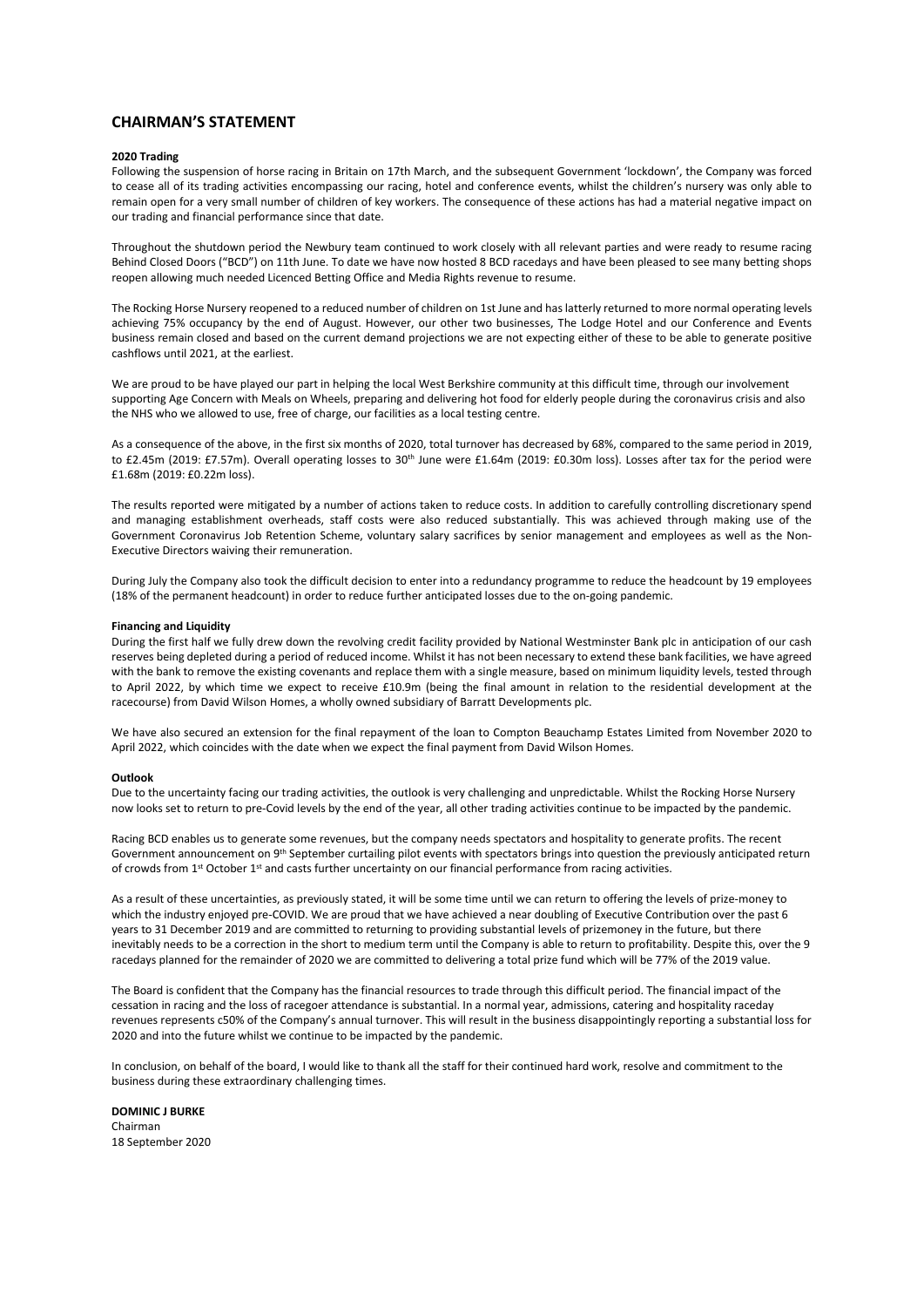# **CHIEF EXECUTIVE'S REPORT**

#### **Performance Review**

Due to the impact of the COVID disruption we have experienced a 68% reduction in group turnover to £2.45m (2019: £7.57m) in the first half of the year.

Following a weather related abandonment in February, all Racing and Conference & Events activity ceased on 17<sup>th</sup> March, due to the Coronavirus pandemic, resulting in a 72% decrease in overall trading revenues. Likewise the closure of the Lodge has led to a 69% decrease in hotel revenues. The Nursery, however, was able to remain open to support key workers children and reopened from 1st June resulting in a 32% decrease in income, compared with last year.

As a consequence of these closures and disruption, mid-year operating losses before exceptional items were £1.64m which were significantly higher than the comparative period last year (2019: loss of £0.30m).

Exceptional items in the first six months of 2020 were a credit of £0.03m (2019: charge of £0.05m) being the fair value movement on the David Wilson Homes debtor, based upon the expected timing and value of future receipts.

The loss on ordinary activities after tax was £1.68m (2019: loss of £0.22m).

#### **Racing**

The racecourse has hosted 6 racedays to 30<sup>th</sup> June 2020, 3 of which were Behind Closed Doors ("BCD") during June. This compares to 11 staged during the same period in 2019.

Total media related revenues of £0.96m, were down 56% on the same period in 2019, due to the reduction in the volume of racedays due to COVID and the initial BCD racedays taking place before Licensed Betting Offices were able to reopen.

We are grateful to have received continued significant support from all of our sponsors for the racedays that we were able to host in the first half of the year, with particular thanks to Betfair, Mansionbet, Greatwood and West Berkshire Mencap for their ongoing support.

#### **Catering, Hospitality and Conference & Events**

Conference & Events which had a record year in 2019, started 2020 well, with strong sales on the books. Unfortunately, the COVID shutdown lead to the cancellation of much of this business in the key trading period and consequently revenues up to 30<sup>th</sup> June 2020 were £0.15m compared with £0.66m in 2019, resulting in an operating loss of £0.11m (2019: profit £0.10m).

With both racing and Conference & Events significantly reduced, the related revenues from our catering business in the first six months of 2020 were £0.31m, a decrease of 79% on 2019.

#### **The Lodge**

Prior to the lockdown our 36-bedroom onsite hotel was delivering good growth in occupancy levels and average room rates. However revenues of £0.13m in the first six months of 2020 were down 69% on the same period in 2019, resulting in an operating loss of £0.04m (2019: profit £0.07m).

#### **Rocking Horse Nursery**

The Rocking Horse Nursery has also been impacted, although being able to reopen in June has mitigated some of the loss of the revenues. Revenues in the first six months of 2020 were £0.51m, down 32% on the comparative period in 2019 with an occupancy of 50%, compared with 83% in the same period last year. This business unit reported an operating profit of £0.17m (2019: profit £0.29m).

#### **The Development**

The major development of the racecourse heartspace was largely completed last year, with the works on the Annual Members facilities including an upgrade of the Carnarvon Room in the Berkshire Stand and the creation of a new dedicated members facility in the Hampshire Stand both completed. The restoration and refurbishment of the Royal Box, including new racing integrity (camera) positions and enhanced public facilities on the ground floor, has been completed during 2020 at the estimated cost of £2.5m. All of this sets us up well to bounce back when crowds are able to return.

The David Wilson Homes (DWH) residential development continues to progress with the Central Area apartments now fully completed and 100% sold and construction is continuing in the Eastern Area. Approximately 1,000 homes out of the total c.1,500 are now built. The final date for the balance of the guaranteed minimum land value to be paid by DWH is April 2022 and as at 30 June 2020 the balance outstanding was £10.9m.

**JULIAN THICK** Chief Executive 18 September 2020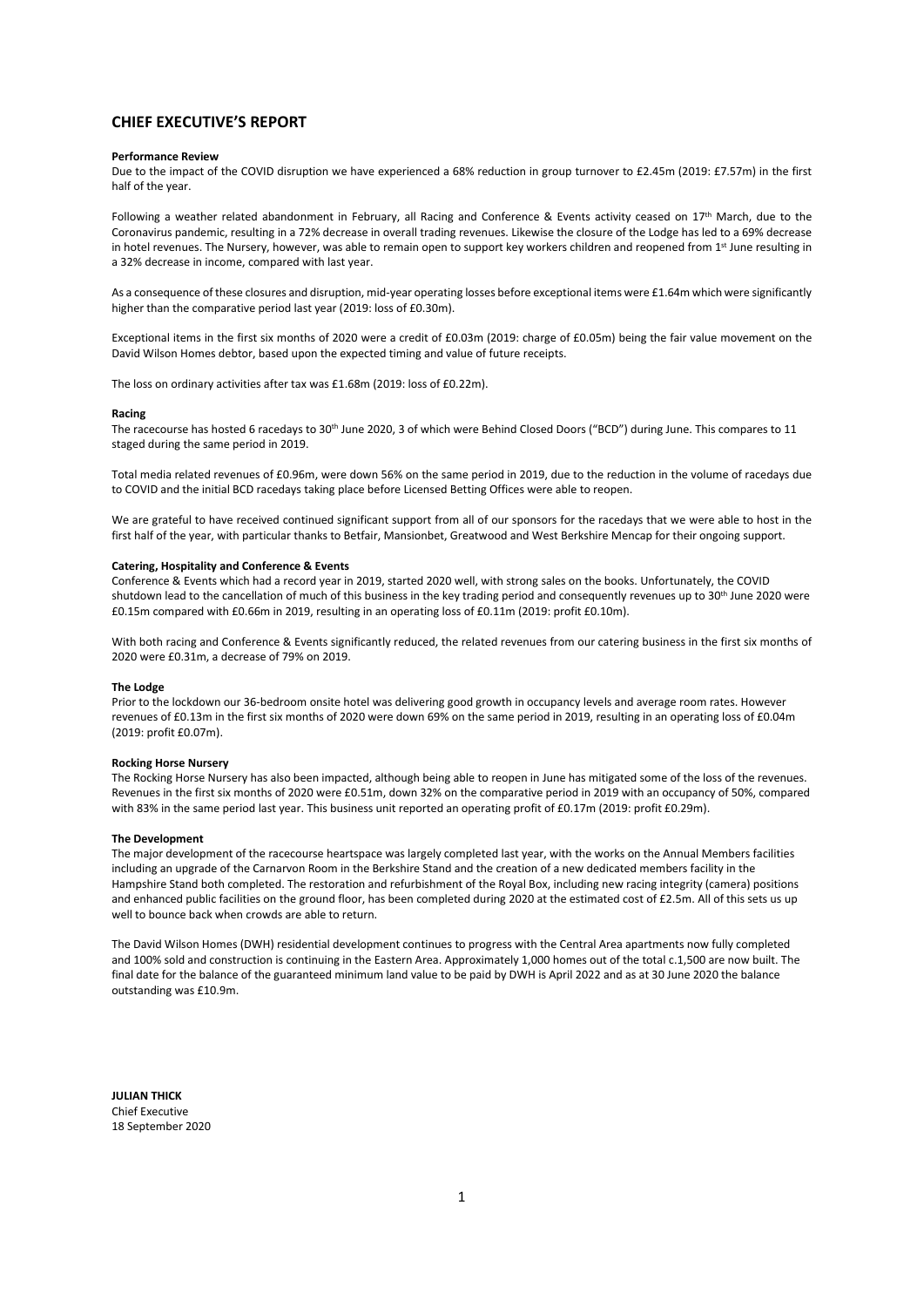# **Consolidated Profit and Loss Account**

Six months ended 30 June 2020

|                                                                                              | Note | <b>Unaudited</b><br>6 months<br>30/06/20<br>£'000 | Unaudited<br>6 months<br>30/06/19<br>f'000 |
|----------------------------------------------------------------------------------------------|------|---------------------------------------------------|--------------------------------------------|
| <b>Turnover</b>                                                                              | 8    | 2,453                                             | 7,573                                      |
| Cost of sales                                                                                |      | (3, 117)                                          | (6, 525)                                   |
| Gross loss / profit                                                                          | 8    | (664)                                             | 1,048                                      |
| Administrative expenses                                                                      |      | (971)                                             | (1, 348)                                   |
| Operating loss before exceptional items                                                      |      | (1,635)                                           | (300)                                      |
| <b>Exceptional Items</b>                                                                     | 9    | 34                                                | (46)                                       |
| Loss before interest and tax                                                                 |      | (1,601)                                           | (346)                                      |
| Interest receivable and similar income                                                       |      | 2                                                 | 4                                          |
| Interest payable and similar charges                                                         |      | (86)                                              | (21)                                       |
| Loss before taxation                                                                         |      | (1,685)                                           | (363)                                      |
| Tax credit                                                                                   | 10   | 9                                                 | 142                                        |
| Loss after taxation                                                                          |      | (1,676)                                           | (221)                                      |
| Loss per share (basic and diluted) (Note 9)<br>All amounts derive from continuing operations |      | (50.1p)                                           | (6.6p)                                     |

# **Consolidated Statement of Comprehensive Income**

Six months ended 30 June 2020

| <b>Unaudited</b>                                   | Unaudited |
|----------------------------------------------------|-----------|
| 6 months                                           | 6 months  |
| 30/06/20                                           | 30/06/20  |
| £'000                                              | E'000     |
| (1,685)<br>Total comprehensive loss for the period | (221)     |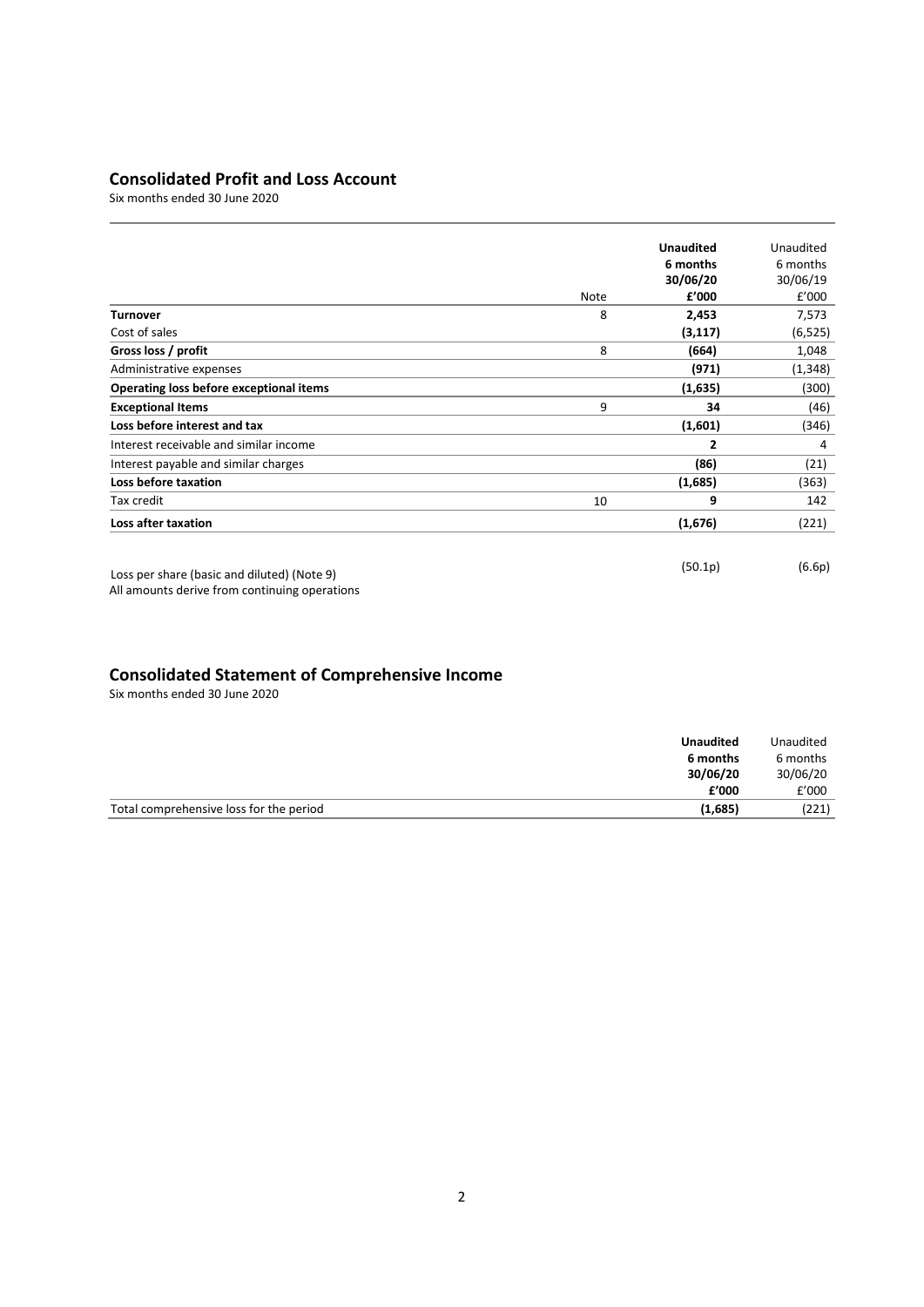# **Consolidated Balance Sheet**

Six months ended 30 June 2020

|                                                         |      | <b>Unaudited</b> | Audited   |
|---------------------------------------------------------|------|------------------|-----------|
|                                                         |      | 6 months         | 12 months |
|                                                         |      | 30/06/20         | 31/12/19  |
|                                                         | Note | £'000            | £'000     |
| <b>Fixed assets</b>                                     |      |                  |           |
| Tangible assets                                         | 12   | 41,171           | 40,218    |
| Investments                                             |      | 117              | 117       |
| Investment properties                                   | 13   | 1,500            | 1,500     |
|                                                         |      | 42,788           | 41,835    |
| <b>Current assets</b>                                   |      |                  |           |
| <b>Stocks</b>                                           |      | 223              | 272       |
| Debtors: amounts falling due after more than one year   |      | 13,607           | 13,384    |
| Debtors: amounts falling due within one year            |      | 4,020            | 4,655     |
| Cash at bank and in hand                                |      | 4,140            | 1,269     |
|                                                         |      | 21,990           | 19,580    |
| Creditors: amounts falling due within one year          |      | (8, 375)         | (5,884)   |
| <b>Net current assets</b>                               |      | 13,615           | 13,696    |
| <b>Total assets less current liabilities</b>            |      | 56,403           | 55,531    |
| Creditors: amounts falling due after more than one year |      | (2,607)          |           |
| <b>Provisions for liabilities</b>                       |      |                  |           |
| Provisions                                              |      | (3, 552)         | (3, 561)  |
| Pension liability                                       | 15   | (978)            | (1,019)   |
| <b>Net assets</b>                                       |      | 49,266           | 50,951    |
| Capital grants                                          |      |                  |           |
| Deferred capital grants                                 |      | 61               | 70        |
| <b>Capital and reserves</b>                             |      |                  |           |
| Called up share capital                                 | 14   | 335              | 335       |
| Share premium account                                   |      | 10,202           | 10,202    |
| <b>Revaluation reserve</b>                              |      | 75               | 75        |
| Equity reserve                                          |      | 143              | 143       |
| Profit and loss account surplus                         |      | 38,450           | 40,126    |
| Shareholders' funds                                     |      | 49,205           | 50,881    |
| <b>Net assets</b>                                       |      | 49,266           | 50,951    |

The unaudited half year financial statements of Newbury Racecourse PLC, company registration 00080774, were approved by the Board of Directors on 16 September 2020 and signed on its behalf by:

D J Burke (Chairman) **D** J M Thick (Chief Executive)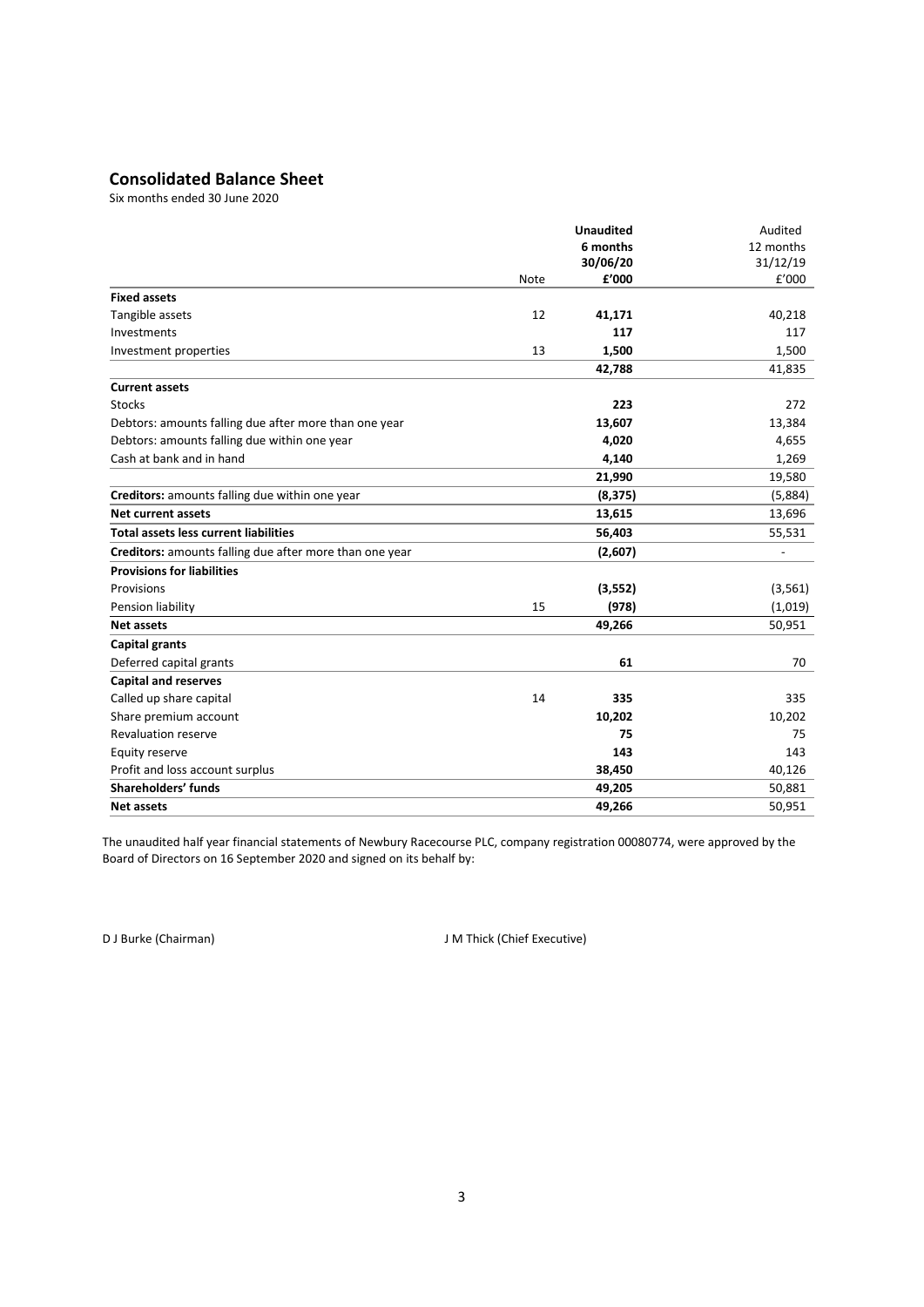# **Consolidated Statement of Changes in Equity**

At 30 June 2020

|                                     |                          |                          | Capital    |                          | <b>Profit and</b> |        |
|-------------------------------------|--------------------------|--------------------------|------------|--------------------------|-------------------|--------|
|                                     | Share                    | Share                    | redemption | <b>Revaluation</b>       | loss              |        |
|                                     | Capital                  | Premium                  | Reserve    | reserve                  | account           | Total  |
| <b>GROUP</b>                        | £'000                    | £'000                    | £'000      | £'000                    | f'000             | £'000  |
| At 1 January 2019                   | 335                      | 10.202                   | 143        | 75                       | 39.830            | 50,585 |
| Loss for the period to 30 June 2019 | $\sim$                   | $\overline{\phantom{a}}$ | -          | $\overline{\phantom{a}}$ | (221)             | (221)  |
| Other comprehensive income          | $\overline{\phantom{a}}$ | $\overline{\phantom{a}}$ | ۰          | -                        | -                 |        |
| At 30 June 2019                     | 335                      | 10,202                   | 143        | 75                       | 39,609            | 50,364 |

|                                     |                          |                          | Capital                  |                          | <b>Profit and</b> |         |
|-------------------------------------|--------------------------|--------------------------|--------------------------|--------------------------|-------------------|---------|
|                                     | Share                    | Share                    | redemption               | <b>Revaluation</b>       | loss              |         |
|                                     | Capital                  | Premium                  | Reserve                  | reserve                  | account           | Total   |
| <b>GROUP</b>                        | f'000                    | £'000                    | £'000                    | £'000                    | £'000             | £'000   |
| At 1 January 2020                   | 335                      | 10,202                   | 143                      | 75                       | 40,126            | 50,881  |
| Loss for the period to 30 June 2020 | $\overline{\phantom{a}}$ | $\overline{\phantom{a}}$ | $\overline{\phantom{a}}$ | $\overline{\phantom{a}}$ | (1,676)           | (1,676) |
| Other comprehensive income          | $\overline{\phantom{a}}$ | $\overline{\phantom{0}}$ | -                        | ۰                        |                   |         |
| At 30 June 2020                     | 335                      | 10.202                   | 143                      | 75                       | 38,450            | 49.205  |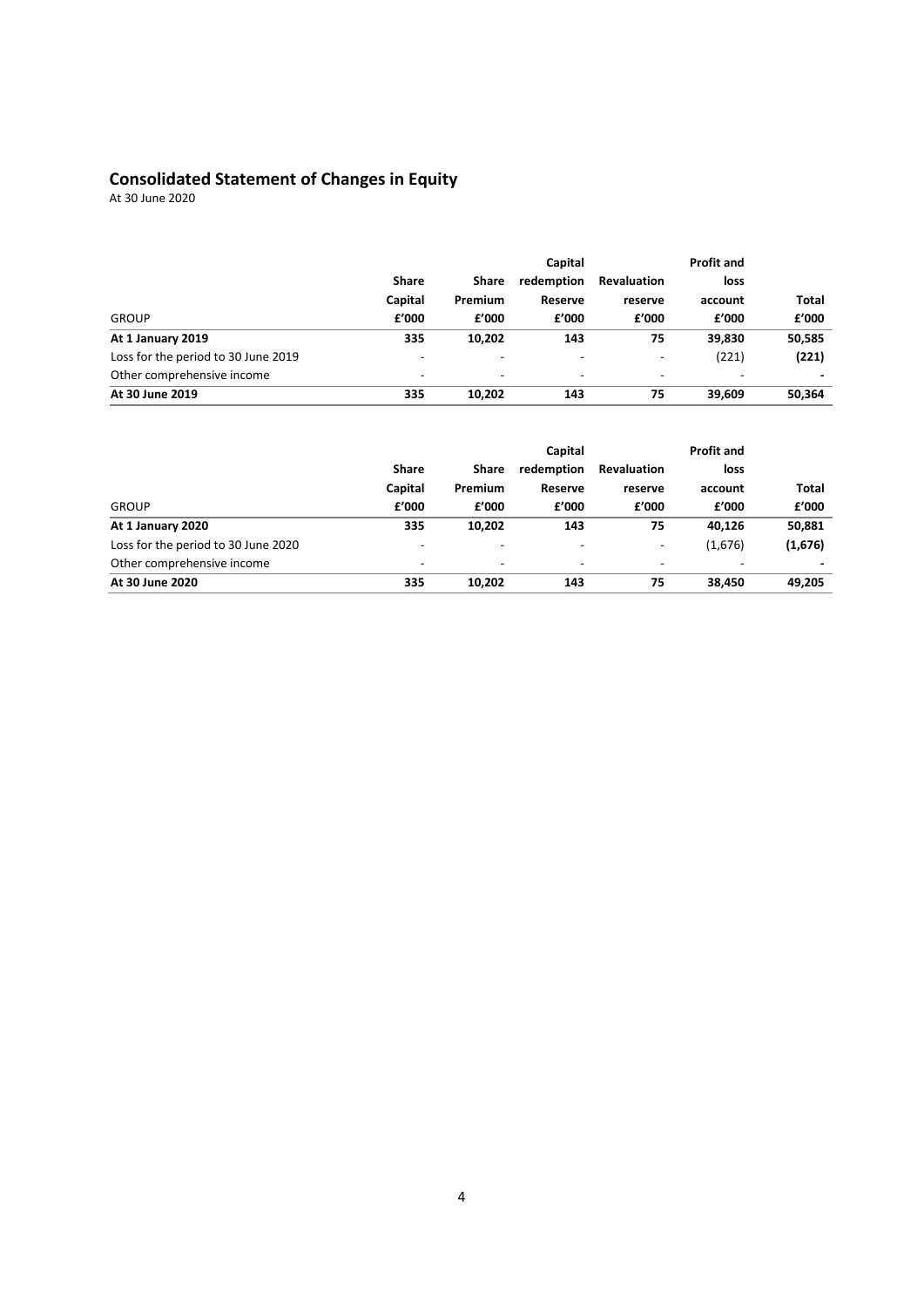# **Consolidated Cash Flow Statement**

Six months ended 30 June 2020

|                                                          | <b>Unaudited</b> | Unaudited |
|----------------------------------------------------------|------------------|-----------|
|                                                          | 6 months         | 6 months  |
|                                                          | 30/06/20         | 30/06/19  |
|                                                          | £000             | £000      |
|                                                          |                  |           |
| Cash flows from operating activities                     |                  |           |
| Profit for the financial period                          | (1,676)          | (221)     |
|                                                          |                  |           |
| <b>Adjustments for:</b>                                  |                  |           |
| <b>Exceptional items</b>                                 | (34)             | 46        |
| Amortisation of capital grants                           | (9)              | (9)       |
| Depreciation charges                                     | 602              | 514       |
| Interest paid                                            | 86               | 21        |
| Interest received                                        | (2)              | (4)       |
|                                                          |                  |           |
| Tax credit                                               | (9)              | (142)     |
| Decrease/(Increase) in stocks                            | 49               | (47)      |
| Decrease in debtors                                      | 338              | 879       |
| (Decrease)/increase in creditors                         | (398)            | 790       |
| Corporation tax paid                                     |                  |           |
| Other associated property receipts                       | 53               | 12        |
| Pension funding deficit payments                         | (55)             | (100)     |
| Net cash generated from operating activities             | (1,055)          | 1,739     |
|                                                          |                  |           |
| Cash flows from investing activities                     |                  |           |
| Receipts from David Wilson Homes                         | 84               | 655       |
| Purchase of fixed assets                                 | (1,621)          | (1, 187)  |
| Interest received                                        | 2                | 4         |
| Net cash from investing activities                       | (1, 535)         | (528)     |
|                                                          |                  |           |
| Cash flows from financing activities                     |                  |           |
| Receipt of new bank loan                                 | 5,500            |           |
| Interest paid                                            | (39)             | (5)       |
| Net cash used in financing activities                    | 5,461            | (5)       |
|                                                          |                  |           |
| Net increase in cash and cash equivalents                | 2,871            | 1,206     |
| Cash and cash equivalents at beginning of period         | 1,269            | 2,223     |
| Cash and cash equivalents at the end of period           | 4,140            | 3,429     |
|                                                          |                  |           |
| Cash and cash equivalents at the end of period comprise: |                  |           |
| Cash at bank and in hand                                 | 4,140            | 3,429     |
|                                                          | 4,140            | 3,429     |
|                                                          |                  |           |

Advantage has been taken of the exemption under FRS102 not to disclose the individual cash flow statements of the company and of its subsidiaries.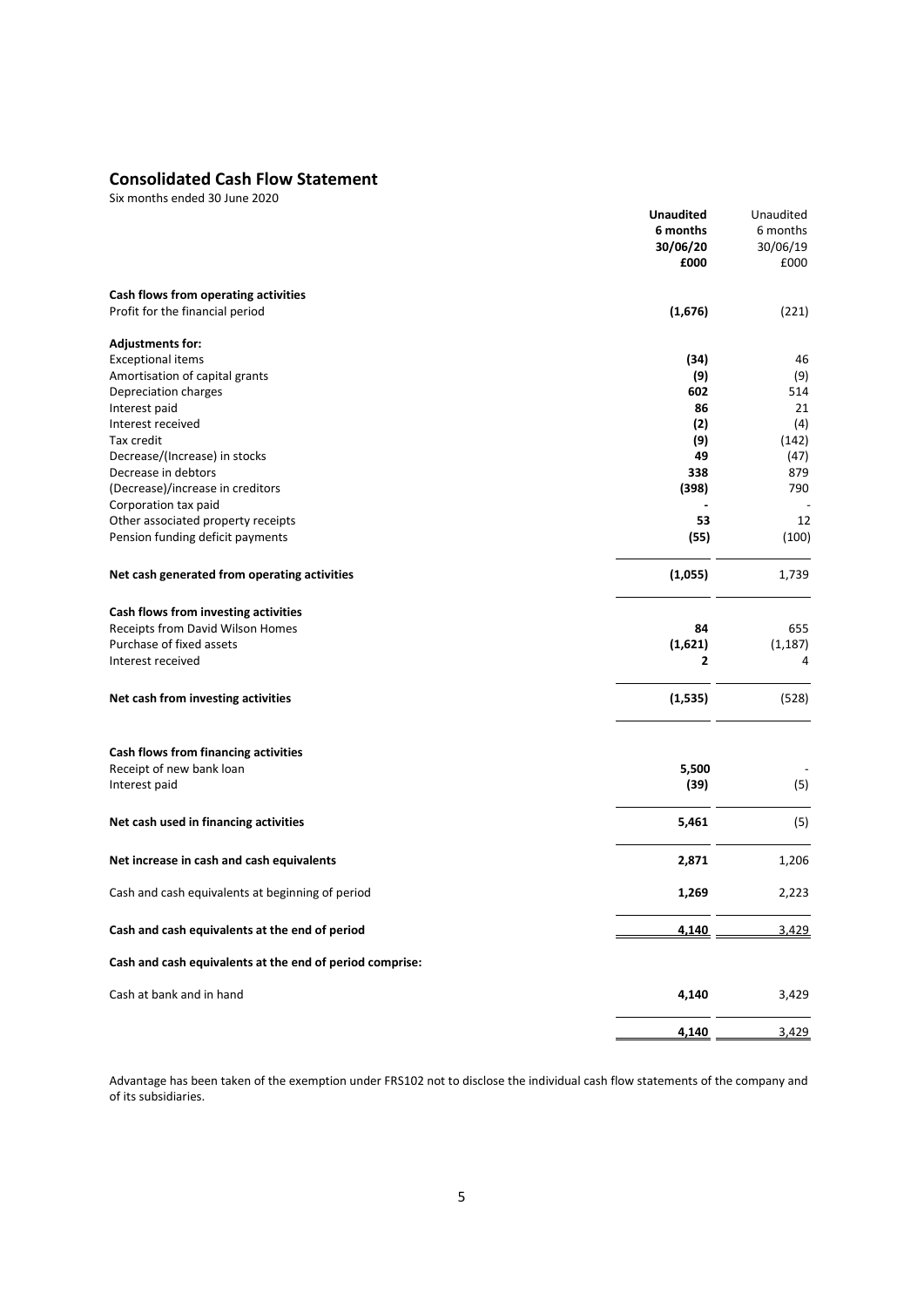Six months ended 30 June 2020

## **1. BASIS OF PREPARATION**

Newbury Racecourse PLC (the "Company") is a public company incorporated, domiciled and registered in England in the UK. The registered number is 00080774 and the registered address is The Racecourse, Newbury, Berkshire, RG14 7NZ.

These Group and parent company financial statements were prepared in accordance with Financial Reporting Standard 102 The Financial Reporting Standard applicable in the UK and Republic of Ireland ("FRS 102").

These interim financial statements do not include all of the notes and disclosures required to comply with FRS102, as they have been prepared in accordance with the content, recognition and measurement principles for interim financial reports, Financial Reporting Standard 104 (FRS 104).

The abridged results for the six months ended 30 June 2020 do not constitute statutory accounts within the meaning of S434 of the Companies Act 2006. The auditor's report on the accounts of Newbury Racecourse plc for the 12 months to 31 December 2019 was unqualified, did not draw attention to any matters by way of emphasis and did not contain any statement under S498 (2) or (3) of the Companies Act 2006 and has been delivered to the Registrar of Companies.

#### **2. SIGNIFICANT ACCOUNTING POLICIES**

The Interim Financial Statements have been prepared in accordance with the accounting policies adopted in the Group's most recent annual financial statements for the year ended 31 December 2019.

#### **3. ESTIMATES**

When preparing the Interim Financial Statements, management undertakes a number of judgements, estimates and assumptions about recognition and measurement of assets, liabilities, income and expenses. The actual results may differ from the judgements, estimates and assumptions made by management, and will seldom equal the estimated results.

The judgements, estimates and assumptions applied in the Interim Financial Statements, including the key sources of estimation uncertainty, were the same as those applied in the Group's last annual financial statements for the year ended 31 December 2019. The only exceptions are the estimate of income tax liabilities which is determined in the Interim Financial Statements using the estimated average annual effective income tax rate applied to the pre-tax income of the interim period.

#### **4. GOING CONCERN**

The Board has undertaken a full and thorough review of the Group's cash flow forecasts and associated risks and sensitivities, over the next twelve months and through to the David Wilson Homes longstop receipt date in April 2022. The extent of this review reflects the current economic climate,

particularly COVID-19, as well as specific financial circumstances of the Group.

#### **Base Case Scenario**

The Board reviews the cash flow and working capital requirements in detail on a frequent basis, whilst under the current COVID-19 circumstances the regularity of this scrutiny has increased. Key trading assumptions made within the cash flow projections base case scenario include:

• Racing taking place behind closed doors for the remainder of the 2020 flat season with capped attendance for the National Hunt racing season through to Spring 2021. Further capping is anticipated, but at a higher level, for the 2021 flat season, whilst we expect racing and crowds to return to their normal levels during the Summer. Newbury has already held three race days in June and will hold an additional three in July and two in August this year, all behind closed doors.

• The three planned 2020 Party in the Paddock concerts will not take place and one during 2021 is expected to be lost.

• Licenced Betting Offices have already re-opened on 15th June but will provide lower revenue streams than planned for the remainder of this year and into 2021.

• The Hotel and Conference & Events businesses will not generate any further revenue during 2020 and both areas will expect to trade at break-even in 2021.

• Following its provision for key workers only, the Nursery was able to re-open on 1st June at a lower capacity. However, the business has been able to charge a proportion of fees to allow others to retain their places. Within our scenario, full operation will return from 1st September 2020, on a phased basis, with full levels of profitability returning from the start of 2021.

Alongside these trading businesses the following additional actions have been taken:

• Since the March lockdown, overheads have been reduced to the minimum required to keep the respective sites functioning whilst all facilities, except the Nursery, remained closed.

• Newbury has taken advantage of the Government's Coronavirus Job Retention Scheme and furloughed two thirds of permanent salaried employees from late March as well as obtaining business rate relief through to March 2021.

• Many of those staff who have been retained to work agreed to accept voluntary pay cuts through to the end of September 2020.

• A restructuring of the organisation was implemented during July which will reduce the on-going overhead costs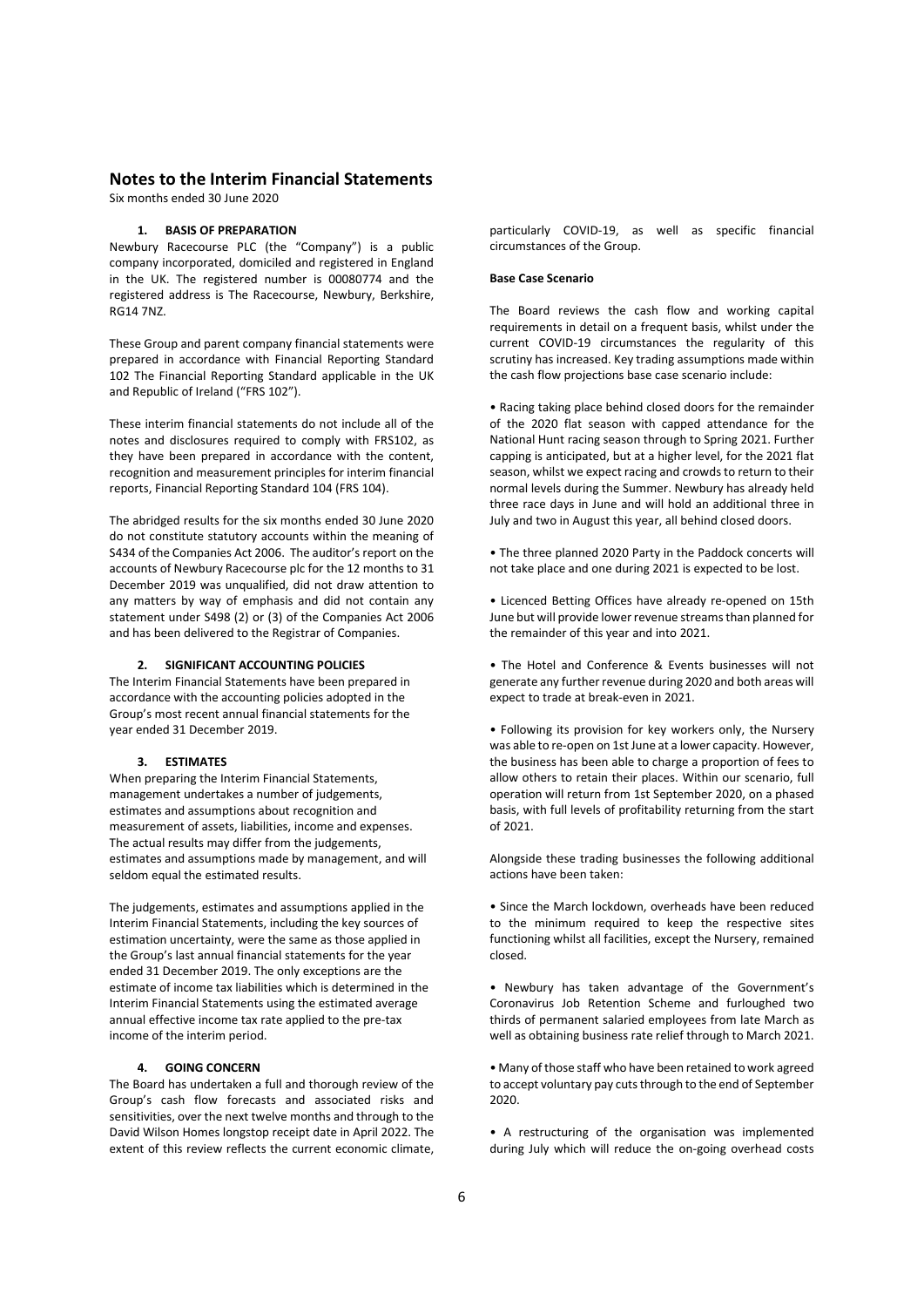substantially and allow the business to flex the workforce as, and when, the trading position improves.

• Agreement has been confirmed with NatWest Bank on the waiving of existing financial covenants relating to the fully drawn £6m credit facility, and instead replacing them with a single minimum liquidity level covenant of £600,000.

• The final loan payment due to Compton Beauchamp Estates in November 2020 has been deferred until April 2022. The final minimum land payment of £10.9m due from David Wilson Homes (and guaranteed by Barratt Developments plc) is expected to be received by April 2022.

• Progression of the disposal of previously targeted non-core assets has continued.

• 2020 Capex has been restricted to only that already committed plus a contingency allowance. 2021 Capex reduced to £250,000 (currently uncommitted). All nonessential expenditure has been ceased.

#### **Severe but plausible downside Scenario**

The impact of COVID-19 is constantly being assessed and the situation (along with Government support) is subject to continual change. This makes it very difficult to assess with any certainty how the situation will evolve. However, the easing of the Government's lockdown has meant that the racing and hospitality businesses as well as our nursery operations have been able to plan accordingly. Whilst the board is confident that the assumptions used in the base case are reasonable, mitigating plans have been developed should there be any substantially adverse change to the anticipated liquidity over the period.

This severe but plausible downside scenario considers the potential of a 'second spike' of COVID-19. Under this scenario racing would remain behind closed doors for the remainder of 2020, with no crowds possible until the start of next year. If LBO's are required to close under specific circumstances, such as regionally, then we have modelled that this income reduces to c60% of current forecasts through to the end of 2020. We have also considered that the nursery will revert back to supporting key workers only for a period of 3 months. In addition to this, the sale of the previously identified noncore asset has also been removed from the downside scenario.

In the unlikely scenario that these events do all occur, additional mitigation plans have been put in place and will be implemented, if required, in order to ensure that sufficient headroom for liquidity and covenant can continue to be achieved.

#### These include:

• A further substantial reduction to 2020 and 2021 Capex to exclude all but committed Capex.

• Bonuses & LTIP payments being deferred until the cash position is deemed sufficient.

• Further salary and management structure contingencies being executed including the extension of voluntary wage reductions by the senior management team throughout 2021.

• A reduction to prize money and food & beverage facilities provided on race days (once resumption takes effect).

Other mitigation measures are possible but have not been included in the severe but plausible downside scenario.

The Company has the ability to draw on funding options provided by the racing industry and would accelerate the evaluation of a number of material non-core assets for potential disposal. If a second spike does occur, then it is assumed that the Government will extend financial support to businesses.

The Group has committed credit facilities, which are in place as an effective bridging facility through to April 2022, and the Board has concluded that it has a reasonable expectation that the Group and parent company has adequate resources, banking facilities and arrangements in place to continue in operational existence for the foreseeable future and therefore the going concern basis has been adopted in preparing the financial statements.

Nonetheless, as at the date of this report, the possible impact of COVID-19 provides a level of uncertainty as the situation for the racing industry and our other businesses continually changes. The Board continues to monitor this

routinely and to develop detailed forecasts in response to the changing environment and through reviews of mitigation and contingency plans.

#### **5. REVENUE RECOGNITION**

Services rendered, raceday income including admissions, catering revenues, sponsorship and licence fee income is recognised on the relevant raceday. Annual membership income and box rental is recognised over the period to which they relate.

Other income streams are also recognised over the period to which they relate, for example, conference income is recognised on the day of the conference, the Lodge hotel income is recognised over the duration of the guests stay and nursery income is recognised as the child attends the nursery.

Sale of goods revenue is recognised for the sale of food and liquor when the transaction occurs.

## **6. PROPERTY RECEIPTS**

Property receipts are recognised in accordance with the nature of the transaction being that of an exceptional sale of land. The minimum guaranteed sum, as set out in the agreement with David Wilson Homes, is recognised at the point of sale. In accordance with FRS102, at each reporting date, the sum receivable is re-estimated based upon currently projected land value with the difference between this value and the discounted net present value recorded in the profit and loss account.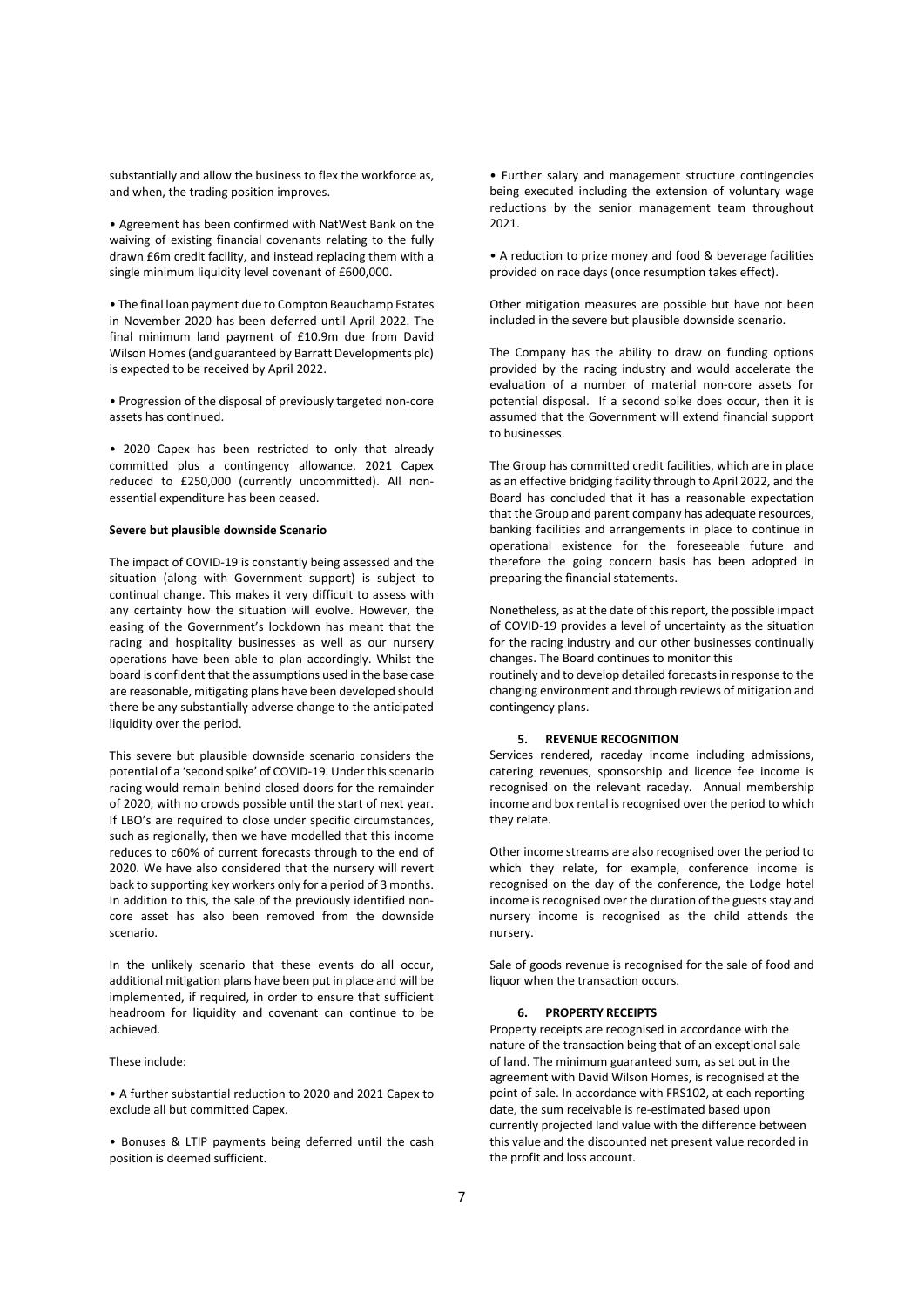# **7. NON FRS FINANCIAL INFORMATION**

The consolidated profit and loss account includes measures which are not accounting measures under UK GAAP which are used to access the financial performance of the business. These measures which are termed 'non-GAAP' include reference to EBITDA within the Strategic Report.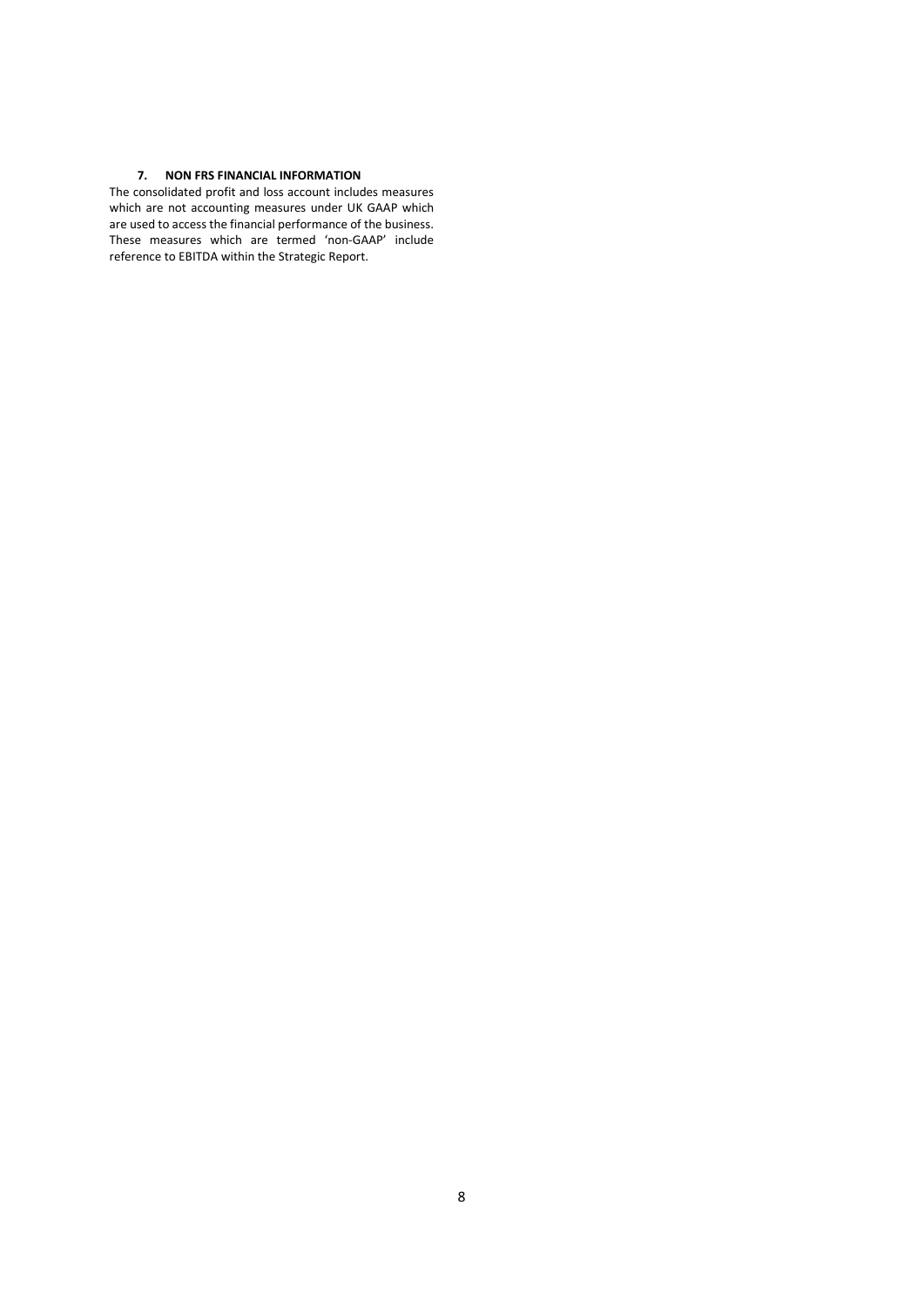Six months ended 30 June 2020

#### RESPONSIBILITY STATEMENT

We confirm that to the best of our knowledge:

- (a) The condensed set of financial statements has been prepared in accordance with FRS 104 'Interim Financial Reporting' giving a true and fair value of the assets, liabilities, financial position and profit or loss of the undertakings included in the consolidation as a whole as required by DTR 4.2.4R.
- (b) The interim report includes a fair review of the information required by DTR 4.2.7R (indication of important events during the first six months and description of principal risks and uncertainties for the remaining six months of the year); and
- (c) The interim management report includes a fair review of the information required by DTR 4.2.8R (disclosure of related parties' transactions and changes therein).

By order of the Board,

J M Thick M Leigh<br>
Chief Executive M N Leigh Finance Director

18 September 2020 18 September 2020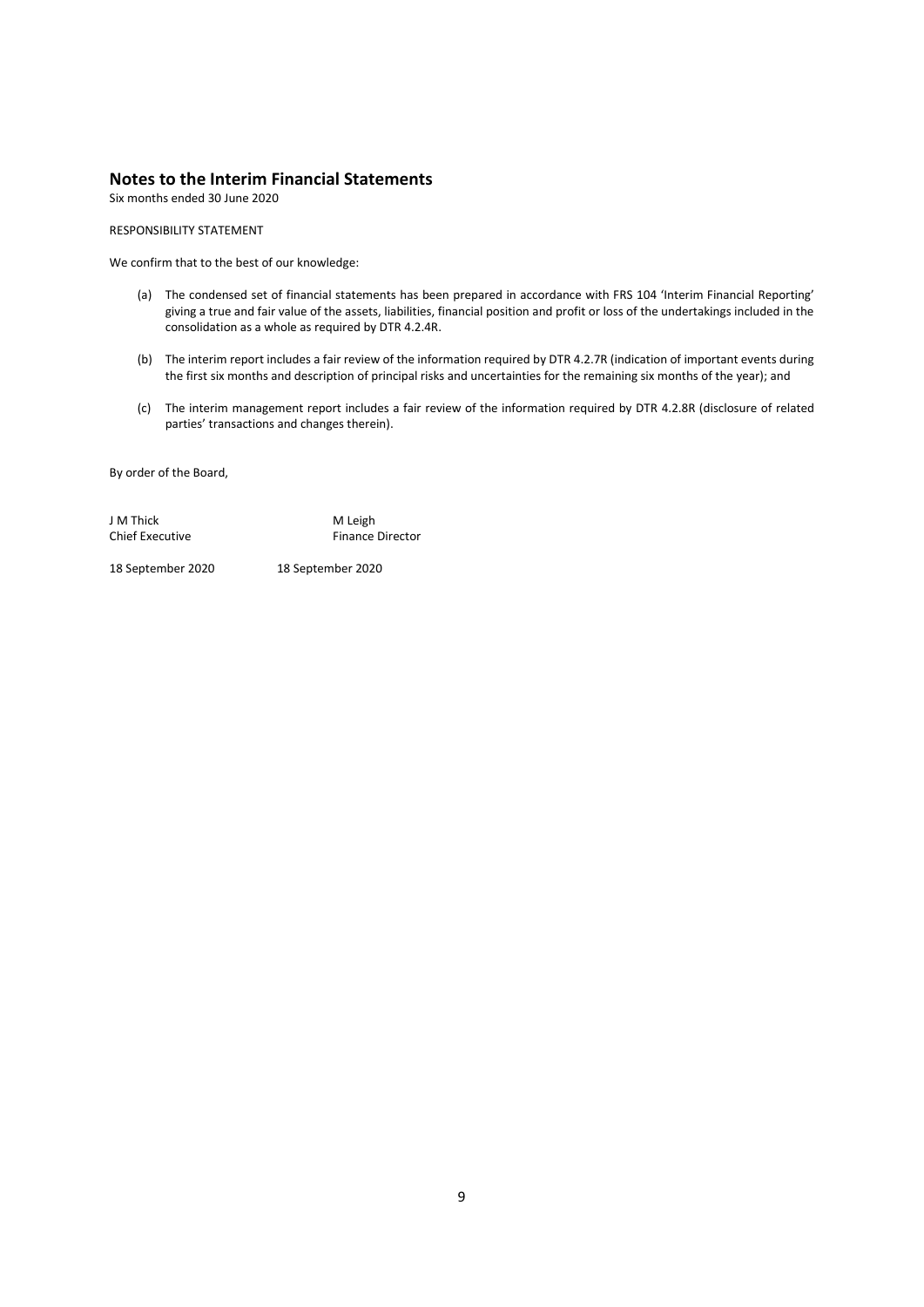Six months ended 30 June 2020

### 8. SEGMENTAL ANALYSIS

|                |                 |               | Profit/(loss) |               |             |  |
|----------------|-----------------|---------------|---------------|---------------|-------------|--|
|                |                 | <b>Before</b> |               |               |             |  |
|                |                 |               | interest and  |               |             |  |
|                |                 | Gross         | exceptional   | Profit/(loss) |             |  |
|                | <b>Turnover</b> | profit        | items         | before tax    | *Net Assets |  |
| 30 June 2020   | f'000           | £'000         | £'000         | £'000         | £'000       |  |
| <b>Trading</b> | 1,788           | (826)         | (1,787)       | (1, 876)      | 32,030      |  |
| <b>Nursery</b> | 514             | 170           | 170           | 170           | 2,674       |  |
| Lodge          | 124             | (35)          | (35)          | (35)          | 1,363       |  |
| Property       | 27              | 27            | 17            | 56            | 13,190      |  |
| <b>Total</b>   | 2,453           | (664)         | (1,635)       | (1,685)       | 49,257      |  |

|              |          |              | Profit/(loss)<br>Before interest |               |             |
|--------------|----------|--------------|----------------------------------|---------------|-------------|
|              |          |              | and<br>exceptional               | Profit/(loss) |             |
|              | Turnover | Gross profit | items                            | before tax    | *Net Assets |
| 30 June 2019 | £'000    | f'000        | £'000                            | f'000         | f'000       |
| Trading      | 6,397    | 671          | (633)                            | (650)         | 31,496      |
| Nursery      | 754      | 285          | 285                              | 285           | 2,700       |
| Lodge        | 402      | 72           | 72                               | 72            | 1,140       |
| Property     | 20       | 20           | (24)                             | (70)          | 15,107      |
| Total        | 7,573    | 1,048        | (300)                            | (363)         | 50,443      |

\* Net assetsrepresentsfixed assets less deferred income and term loans for property, nursery and lodge; all working capital is included within the 'Trading' segment.

## 9. EXCEPTIONAL ITEMS

|                                   | 2020  | 2019  |
|-----------------------------------|-------|-------|
|                                   | f'000 | £'000 |
| DWH debtor movement in fair value | 39    | (46)  |
| Loss on sale of fixed assets      | (5)   |       |
| Total                             | 34    | (46)  |

In accordance with the audited financial statements, accounting transactions related to the DWH agreement are considered outside the ordinary course of business.

#### 10. TAXATION

The tax has been computed in accordance with FRS 104 Interim Financial Reporting. This requires the company to apply the estimated annual effective tax rate to the loss for the interim period and recognise a tax credit only to the extent that the resulting tax asset is more likely than not to reverse.

## 11. PROFIT PER SHARE

Basic and diluted loss per share of 50.1p is calculated by dividing the loss attributable to ordinary shareholders for the period ended 30 June 2020 of £1,676,000 (2019: loss £221,000) by the weighted average number of ordinary shares during the period of 3,348,326 (2019: 3,348,326).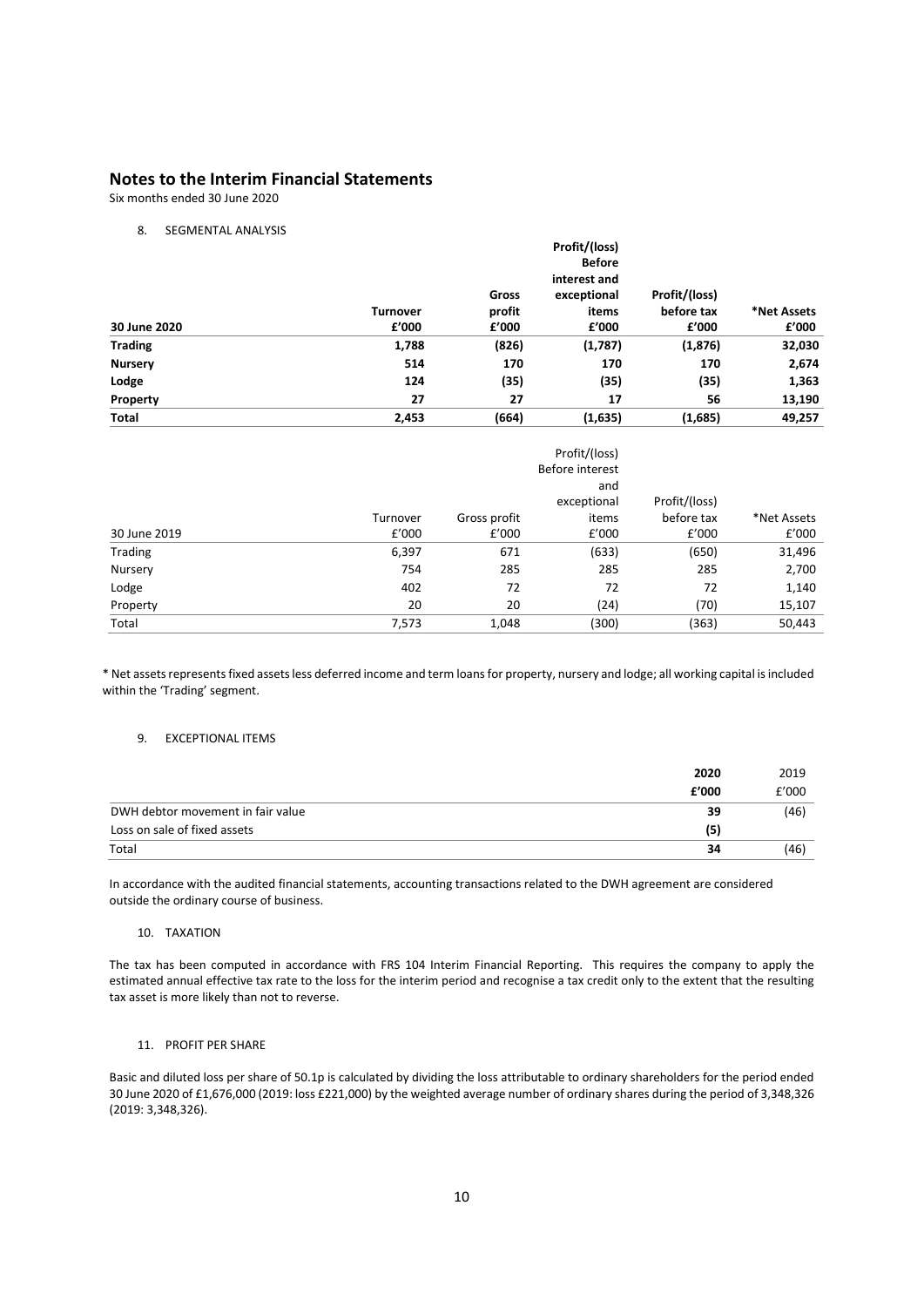Six months ended 30 June 2020

## 12. TANGIBLE FIXED ASSETS

|                                    |          |          | <b>Fixtures Tractors and</b> |        |
|------------------------------------|----------|----------|------------------------------|--------|
|                                    | Freehold | and      | motor                        |        |
|                                    | property | fittings | vehicles                     | Total  |
| <b>GROUP</b>                       | £'000    | f'000    | f'000                        | £'000  |
| <b>Cost or valuation</b>           |          |          |                              |        |
| As at 1 January 2020               | 51,654   | 9,139    | 288                          | 61,081 |
| <b>Additions</b>                   | 1,232    | 305      | 25                           | 1,562  |
| <b>Disposals</b>                   |          | (7)      |                              | (7)    |
| As 30 June 2020                    | 52,886   | 9,437    | 313                          | 62,636 |
| Depreciation                       |          |          |                              |        |
| At 1 January 2020                  | 16,137   | 4,588    | 138                          | 20,863 |
| Charge for year                    | 323      | 269      | 11                           | 603    |
| <b>Disposals</b>                   |          | (1)      |                              | (1)    |
| At 30 June 2020                    | 16,460   | 4,856    | 149                          | 21,465 |
| Net book value at 30 June 2020     | 36,426   | 4,581    | 164                          | 41,171 |
| Net book value at 31 December 2019 | 35,517   | 4,551    | 150                          | 40,218 |

In 1959 a revaluation of part of the freehold land at £117,864 gave rise to an excess of £75,486 over its cost and this sum is included in the total value of this asset. The excess on revaluation is credited to the Revaluation Reserve. The net book value of freehold land and buildings (and excluding outdoor fixtures) determined by the historical cost convention is £36,350,000 (2019: £35,043,000).

In 2018 the board revisited the residual values and useful economic lives of the land enhancements and major buildings on the site. Savills were instructed to provide an estimate of the residual values and these were applied in re estimating the depreciation charge for those assets. There was no further change in the residual values or useful economic lives during 2019.

#### 13. INVESTMENT PROPERTY

|                     | 2020  | 2019  |
|---------------------|-------|-------|
| GROUP               | £'000 | f'000 |
| At 30 June 2020     | 1,500 | 1,112 |
| At 31 December 2019 | 1,500 | 1,112 |

Investment in property relates to freehold interests owned by the Group for the purpose of generating rental returns and is held at fair value. As at 30 June 2020, no further assessment of fair value had been undertaken.

#### 14. SHARE CAPITAL

| $-1$                        |       |       |
|-----------------------------|-------|-------|
|                             | 2020  | 2019  |
|                             | £'000 | £'000 |
| Authorised                  |       |       |
| Ordinary shares of 10p each | 600   | 600   |
| Total                       | 600   | 600   |
|                             |       |       |
|                             | 2020  | 2019  |
|                             | £'000 | £'000 |
| Allotted and fully paid     |       |       |
| Ordinary shares of 10p each | 335   | 335   |
| Total                       | 335   | 335   |
|                             |       |       |